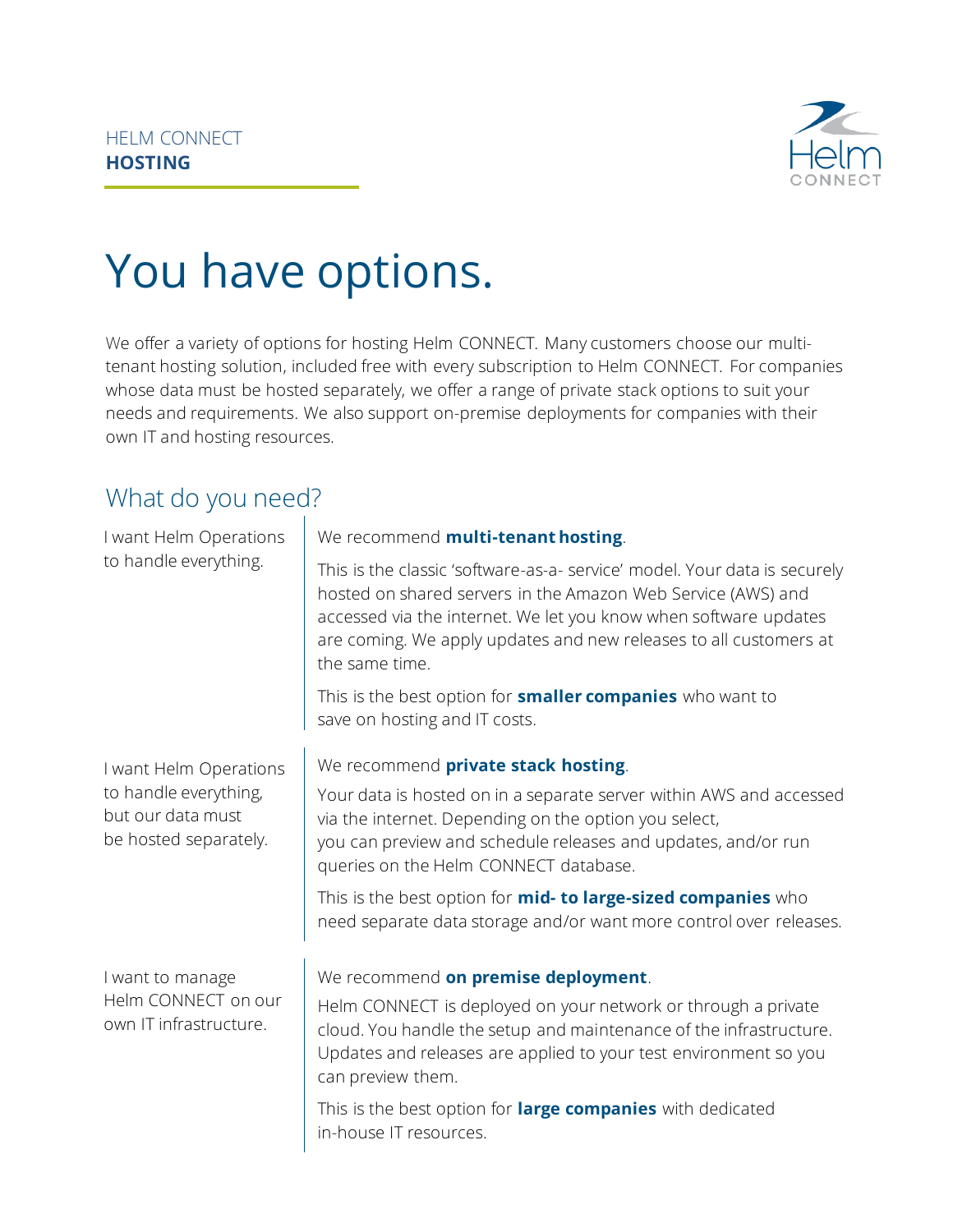### Understanding your hosting options

Choose the hosting option that meets your needs in terms:

- The database and server (shared or dedicated)
- Access to a Test environment for release and update previewing
- **EXECT** Access to Helm CONNECT for queries
- Monthly cost

|                                                | Multi-tenant | Private stack hosting |              |                   | On premise                   |
|------------------------------------------------|--------------|-----------------------|--------------|-------------------|------------------------------|
|                                                | hosting      | <b>BASIC</b>          | PROFESSIONAL | <b>ENTERPRISE</b> | deployment                   |
| Hosting service                                | AWS          | AWS                   | AWS          | AWS               | Your network<br>or cloud     |
| Web server                                     | Shared       | Dedicated             | Dedicated    | Dedicated         |                              |
| Database                                       | Shared       | Dedicated             | Dedicated    | Dedicated         |                              |
| Database server                                | Shared       | Shared                | Shared       | Dedicated         |                              |
| AWS instance                                   | Shared       | Shared                | Shared       | Dedicated         | Depends                      |
| Sandbox access <sup>1</sup>                    | Yes          | Yes                   | Yes          | Yes               | on your IT<br>infrastructure |
| Test environment <sup>2</sup>                  | <b>No</b>    | <b>No</b>             | Yes          | Yes               |                              |
| IT access to $AWS3$                            | <b>No</b>    | <b>No</b>             | <b>No</b>    | Yes               |                              |
| File storage                                   | Unlimited    | Unlimited             | Unlimited    | Unlimited         |                              |
| Release preview<br>and scheduling <sup>4</sup> | <b>No</b>    | <b>No</b>             | 15 days      | 30 days           | 30 days                      |

#### **Definitions**

- 1. Sandbox access: You can test scenarios, experiment with use cases and/or conduct user training in a copy of the current release, before entering data in your Production environment.
- 2. Test environment: We replicate your Production data to create a permanent Test environment used for previewing releases and updates.
- 3. IT access to AWS: You can run custom read-only queries on the Helm CONNECT database.
- 4. Release preview: You can view and test updates and releases in your Test environment within a preview window before they are applied to your Production environment.
- 5. Release scheduling: You can schedule dates for updates and releases within the release preview window.